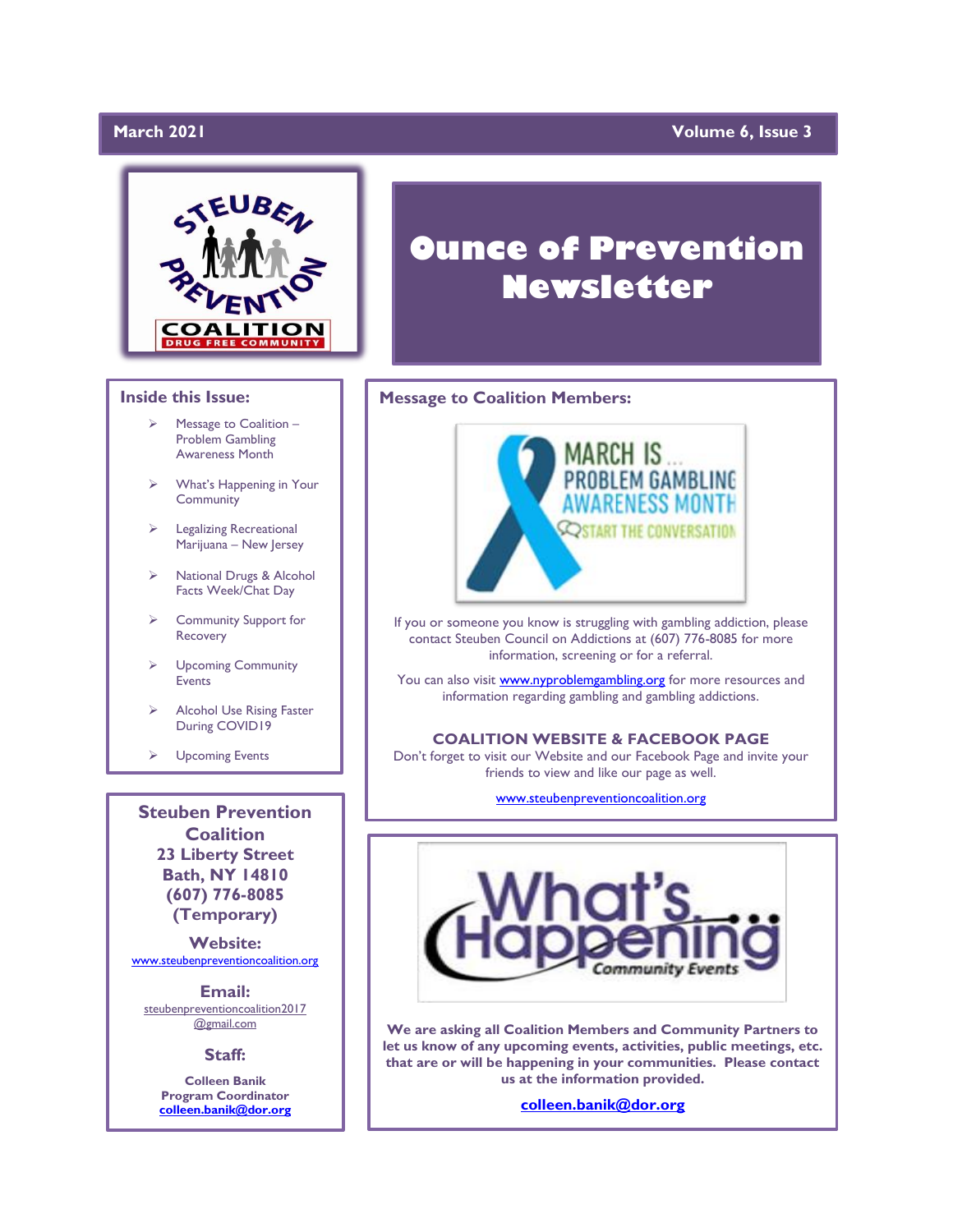### **March 2021 Page 2 Volume 6, Issue 3**

### **New Jersey Becomes Latest State to Legalize Recreational Marijuana**

### *Partnership to End Addiction* February 2021

This week New Jersey Governor Phil Murphy signed into law a measure legalizing and regulating marijuana use and possession for adults 21 years and older, **ABC** [News](https://abcnews.go.com/Politics/jersey-legalizes-recreational-marijuana/story?id=76049798) reports. The governor also signed legislation reforming penalties for low-level marijuana offenses.

One of the new laws prevents low-level distribution and possession offenses from being used in pretrial release, probation and parole decisions, and provides certain protections against discrimination in employment, housing and places of public accommodation. "Our current marijuana prohibition laws have failed every test of social justice, which is why for years I've strongly supported the legalization of adult-use cannabis. Maintaining a status quo that allows tens of thousands, disproportionately people of color, to be arrested in New Jersey each year for lowlevel drug offenses is unjust and indefensible," Governor Murphy said in a [statement.](https://www.nj.gov/governor/news/news/562021/20210222a.shtml)

ABC News reports that 14 states and the District of Columbia allow for the sale of recreational and medicinal marijuana. The Virginia state legislature is expected to vote on a marijuana legalization bill. Virginia Governor Ralph Northam has expressed support for the measure**.**

[https://drugfree.org/drug-and](https://drugfree.org/drug-and-alcohol-news/new-jersey-becomes-latest-state-to-legalize-recreational-marijuana/?utm_source=pns&utm_medium=email&utm_campaign=new-jersey-becomes-latest-state-to-legalize-recreational-marijuana)[alcohol-news/new-jersey-becomes](https://drugfree.org/drug-and-alcohol-news/new-jersey-becomes-latest-state-to-legalize-recreational-marijuana/?utm_source=pns&utm_medium=email&utm_campaign=new-jersey-becomes-latest-state-to-legalize-recreational-marijuana)[latest-state-to-legalize-recreational](https://drugfree.org/drug-and-alcohol-news/new-jersey-becomes-latest-state-to-legalize-recreational-marijuana/?utm_source=pns&utm_medium=email&utm_campaign=new-jersey-becomes-latest-state-to-legalize-recreational-marijuana)[marijuana/?utm\\_source=pns&utm\\_m](https://drugfree.org/drug-and-alcohol-news/new-jersey-becomes-latest-state-to-legalize-recreational-marijuana/?utm_source=pns&utm_medium=email&utm_campaign=new-jersey-becomes-latest-state-to-legalize-recreational-marijuana) [edium=email&utm\\_campaign=new](https://drugfree.org/drug-and-alcohol-news/new-jersey-becomes-latest-state-to-legalize-recreational-marijuana/?utm_source=pns&utm_medium=email&utm_campaign=new-jersey-becomes-latest-state-to-legalize-recreational-marijuana)[jersey-becomes-latest-state-to](https://drugfree.org/drug-and-alcohol-news/new-jersey-becomes-latest-state-to-legalize-recreational-marijuana/?utm_source=pns&utm_medium=email&utm_campaign=new-jersey-becomes-latest-state-to-legalize-recreational-marijuana)[legalize-recreational-marijuana](https://drugfree.org/drug-and-alcohol-news/new-jersey-becomes-latest-state-to-legalize-recreational-marijuana/?utm_source=pns&utm_medium=email&utm_campaign=new-jersey-becomes-latest-state-to-legalize-recreational-marijuana)

## **Calling All Schools/Students Please consider participating!**

**National Drug and Alcohol Facts Week®** 



**Linking Teens to Facts that SHATTER** THE MYTHS® about drugs and drug use.

Monday, March 22 - Sunday, March 28, 2021

### **Monday, March 22nd through Sunday, March 28, 2021**

National Drug and Alcohol Facts Week® (NDAFW) is a health observance week for teens that aims to SHATTER THE MYTHS® about drug and alcohol use.

NDAFW brings teens and scientific experts together to discuss the scientific facts about drugs, as well as their potential health effects on teen bodies and brains.

### **[2021 National Drugs and Alcohol Chat Day](https://teens.drugabuse.gov/national-drug-alcohol-facts-week/chat-with-scientists)**

As we continue to adapt our programming due to the pandemic, we have canceled National Drugs and Alcohol Chat Day this year and are instead focusing efforts on offering new virtual content for *National Drug and Alcohol Facts Week®* (NDAFW), which will be held Monday, March 22, through Sunday, March 28. You will be able to access these materials at your convenience, and we hope you will find ways to integrate them into your inperson or remote learning environment. After more than a decade of conducting Chat Day, we know there are some questions that are always on students' minds, and we will continue to connect teens with the latest science through this new virtual approach for 2021.

### **[See the 2019 Chat Day Transcript](https://teens.drugabuse.gov/national-drug-alcohol-facts-week/chat-with-scientists/search?year=2019)**.



**For more information visit:** 

<https://teens.drugabuse.gov/national-drug-alcohol-facts-week>

**REMINDER:** If you decide to participate in the National Drug and Alcohol Facts Week– **PLEASE LET US KNOW.**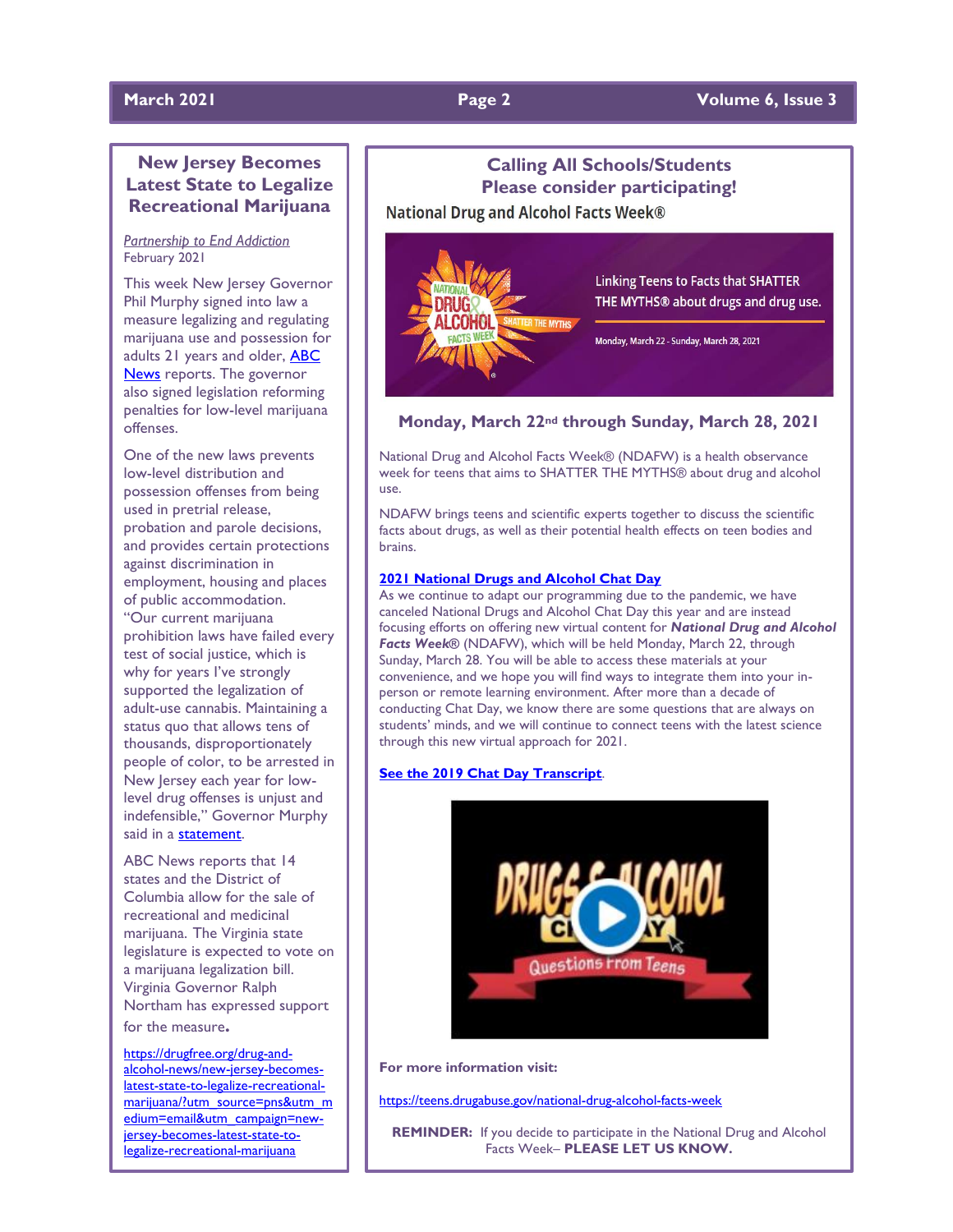### **March 2021 Page 3 Volume 6, Issue 3**

### **Community Support for Recovery**

Connie Terry Program Assistant Opioid Committee March 2021

COVID 19 has disrupted our daily lives and changed our routines. Most of us have nothing to compare it to. Human resiliency has allowed many us to adjust and cope with this new normal, while others are struggling with feelings of isolation, increased stress and worsening mental health conditions. Concurrently, drug use and abuse has escalated during the pandemic.

Local data from the 2020 HIDTA (High Intensity Drug Trafficking Areas) program identified 141 suspected overdoses and 9 fatalities directly related to overdose in Steuben County. There have been 20,474 statewide with 2,770 fatalities in 2020. (Not all counties in NYS participate in HIDTA OD Mapping.) Nationwide, the Center for Disease Control reports an acceleration of overdose deaths in 2020 (81,000 overdose deaths as of May in 2020). In a rural area like Steuben County, it can be challenging to determine where someone can go for the services they need, especially during a pandemic.

To engage residents in frank conversation and to provide information about mental health and recovery services, the Steuben Prevention Coalition Opioid Committee has put together a Virtual Community Forum. If you, a friend, or a family member are struggling to receive mental health services or if you have questions about where to start on your journey to recovery, please join us on March 18, 2021.



**Upcoming Community Events Black Balloon** Day March 6, 2021 ering those we have lost to<br>overdose. OPIOID<sub>\*</sub> **COMMITTEE** 

The Steuben Prevention Coalition Opioid Committee will be participating in Black Balloon Day on March 6, 2021 remembering those who have lost to overdose.

## **Community Forum**

**Community Support for Recovery During the Pandemic:** 

A closer look at Steuben County

focusing on the opioid epidemic, treatment, mental health and more. Part 1 in a series

> Please Join Us March 18, 2021 7:00-8:00PM

https://zoom.us/j94556419115?pwd=L1ki.kdLa/h9xRC9xMXzadJMAODNZZz09

Meeting ID: 946 5641 9115

+16465588556\_94556419115#...\*408871#US (New York)

+1 646 664 6666 US (New York)



Join Zoom Meeting [https://zoom.us/j/94656419115](https://zoom.us/j/94656419115?fbclid=IwAR2SvWrIMf3YNrXKitYTAuNcKnRPZLbfEntR0jh87Tq5U8hKuhzxfLDpHX8)… Meeting ID: 946 5641 9115 Passcode: 408871 One tap mobile +16465588656,,94656419115#,,,,\*408871# US (New York) Dial by your location +1 646 558 8656 US (New York)